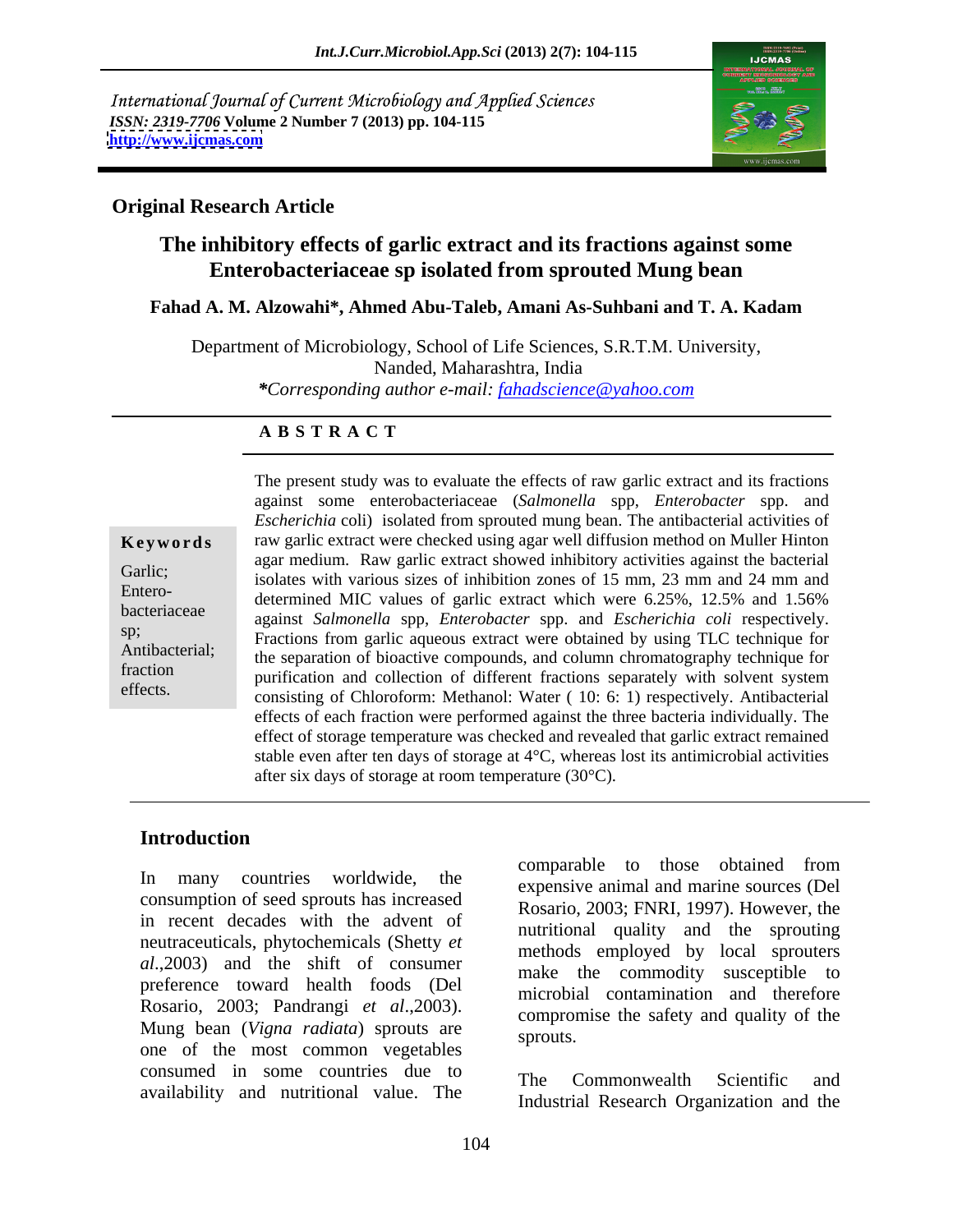Australian Food Industry Science Center (CSIRO-AFISC, 2000) have reported that 1999; Bakri and Douglas, 2005, Reuter *et*  the initial microbial flora of the seeds al., 1996). The main antimicrobial including pathogenic bacteria could constituent of garlic has been identified as increase by  $10^1$  cfu/g after the soaking period alone and could reach up to  $10^6$  propene-1-sulfinic acid S-allyl ester, cfu/g after sprouting, even under hygienic conditions.

Consequently, the consumption of raw or garlic cloves are crushed and the enzyme partially cooked sprouts has thus become a allinase (alliin lyase E.C. 4.4.1.4) of the major food safety concern (CIDRAP, 2002; OMAF, 2002; Sapers *et al*., 2002). Taormina *et al*., (1999) cited that seed mesophyll cells (Miron *et al*., 2000; Curtis sprouts have been implicated in *et al*., 2004). It is one of the principals of international outbreaks of *Salmonella* spp. freshly crushed garlic homogenates, is a and *Escherichia coli* O157: H7 with volatile molecule that is poorly miscible in several reported cases in the United States, aqueous solutions liquid, responsible for Canada and several European countries. Although pathogens like *Salmonella* spp. chemically an unstable and highly reactive and *Listeria monocytogenes* have been isolated from mung bean sprouts in Asian rather unstable compound has been countries like Malaysia and Thailand, only suggested by Lawson and coworkers to outbreaks of *E. coli* O157: H7 have been transform rapidly into secondary products reported in Japan (Harris *et al*., 2001; (*In vivo*) such as allylmercaptan and others Taormina *et al*., 1999). (Koch and Lawson 1996; Lawson and

the prevention and treatment of a variety of diseases (Rivlin, 2001).

Garlic is thought to have various pharmacologic properties and medical applications. It is mainly consumed as a<br>conditions in verious propered food **Sprouted Mung bean** condiment in various prepared food (Amagase *et al*., 2001). Garlic is a strong antibacterial agent and acts as an inhibitor on both Gram-positive and Gram-negative bacteria including species of *Escherichia, Salmonella*, *Streptococcus mutans,* laboratory to be used as a source for the *Staphylococcus*, *Klebsiella*, *Proteus* and

<sup>1</sup> cfu/g after the soaking the oxygenated sulphur compound, thio-2-*Helicobacter pylori* (Ankri and Mirelman, *al*., 1996). The main antimicrobial which is usually referred to as allicin.

Garlic (*Allium sativum*) has traditional on isolation of some enterobacteriaceae sp dietary and medicinal applications as an from sprouted mung bean and studying the anti infective agent (Ross *et al*., 2001). inhibitory effect of garlic extract and its Garlic is a common food spice widely fractions against those bacterial, as well as distributed and used in all parts of the studying the effect of storage temperature world as a spice and herbal medicine for on the activities of garlic extract as Allicin is produced catalytically when bundle sheath cells mixes with its substrate, alliin, which is released from the pungent smell of garlic and is molecule. It is a short lived molecules, this wang, 1993). Therefor this study focused antibacterial agent.

# **Materials and Methods**

### **Collection of samples**

### **Sprouted Mung bean**

Sprouted Mung bean was collected in sterilized bags from local market in Nanded- India and brought to the isolation of bacteria.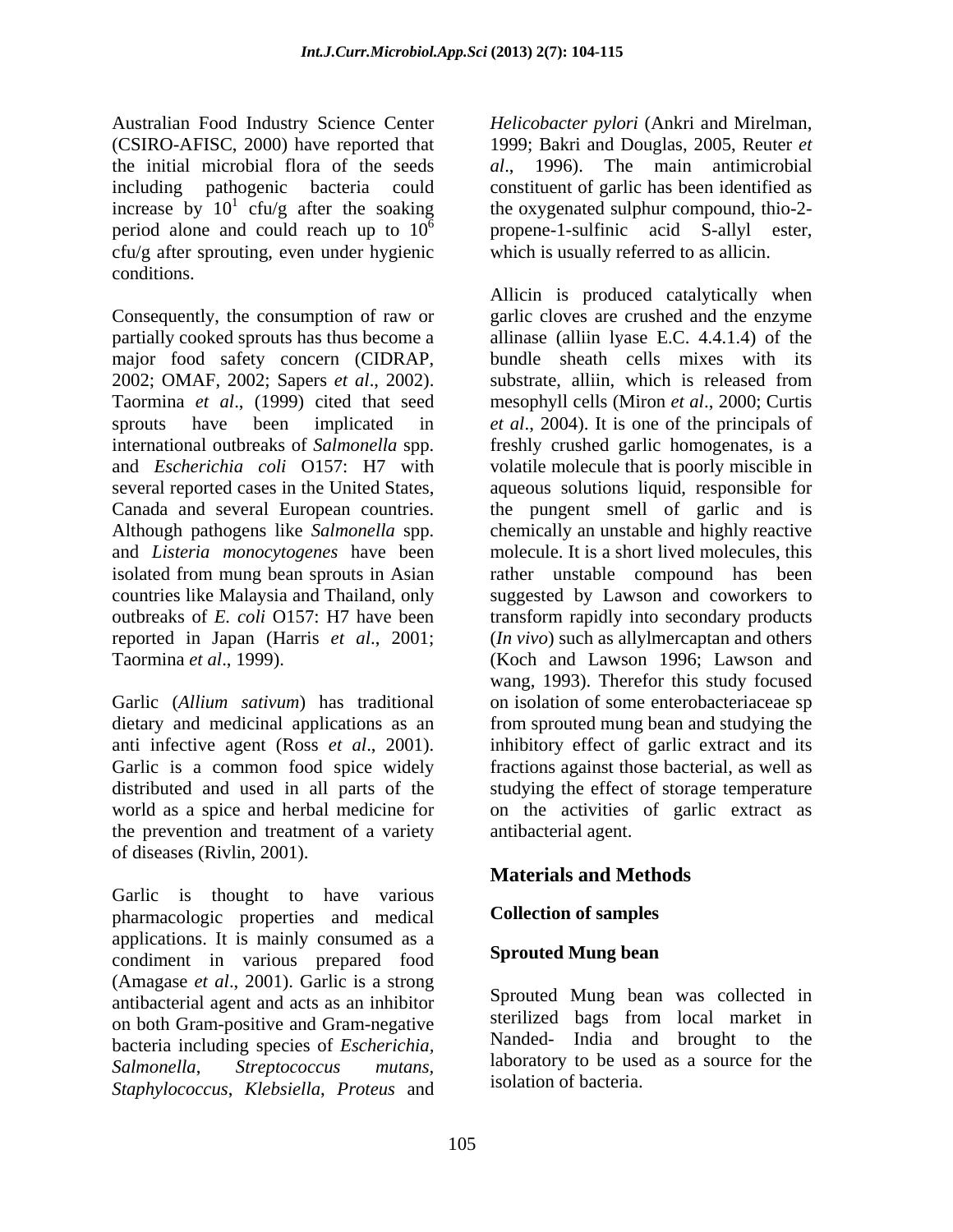Sprouted legume seeds were used as a source for the isolation of bacteria, 1 g of sprouted legume seeds was crushed using mortar and pestle. The crushed sample was added in a test tube containing 10 ml Nutrient broth and incubated at room be performed for the identification of temperature for 24 hours for the bacteria isolated from sprouted Mung bean enrichment of bacteria. After incubation, a (Urea, Methyl Red, Voges Proskauer, loopful from 24 hours bacterial broth was Indole, Oxidase, Citrate, triple sugar iron streaked on plates containing nutrient agar and incubated at room temperature for 24 hours. After incubation, the colonies features of bacteria were reported and each colony was preserved on nutrient agar slant and kept in the refrigerator for further and detergent (0.2 % mercuric chloride) studies. for 2 minutes to remove any adhering soil

Various bacteria were grown on the

Gram staining was done to determine the

### **Selective and differential media**

Gram -ve short rods bacteria were selected for further identification extract processes using selective, differential media and biochemical tests. EMB agar,

**Garlic**  agar media were used for the identification Garlic as a spice was purchased from the isolated from sprouted mung bean. vegetable market in Nanded (India), and Bacteria were individually streaked on the brought to the laboratory for the extraction above mentioned media and plates were of bioactive compounds. incubated at room temperature for 24 **Isolation of bacteria**  of each bacterium on the particular media and differentiation of selected bacteria hours. After incubation distinctive features were observed, and the bacteria were selected for biochemical tests.

### **Biochemical tests**

Seven biochemical tests were selected to be performed for the identification of agar).

### **Preparation of garlic extract**

**Identification of bacterial isolates** washings with distilled water. 100 g of nutrient agar media with different pieces by sterile scalpel. The small pieces characters. Bacteria were randomly picked were blended with 100 ml sterile distilled up and undergone for further identification water using sterile warring blender for 5 processes. min at medium speed. The macerates were **Gram staining technique** filter paper. The filtered extract was used shapes and the staining of bacteria. prepared from the extract previously Garlic bulbs were cleaned with tape water and detergent (0.2 % mercuric chloride) on their surfaces followed by five to six garlic were taken after removal of their outer skin surfaces and cut into small filtered using sterile funnel and Whatman for studies within 8 h of extract preparation. Two-fold serial dilutions were prepared, i.e. 50.0, 25.0, 12.5, 6.25, 3.12, 1.56, 0.78, and 0.39 % (w/v).

### **Phytochemical screening of garlic extract**

MacConkey agar and Salmonella-Shigella performed to determine the chemicalThe phytochemical screening was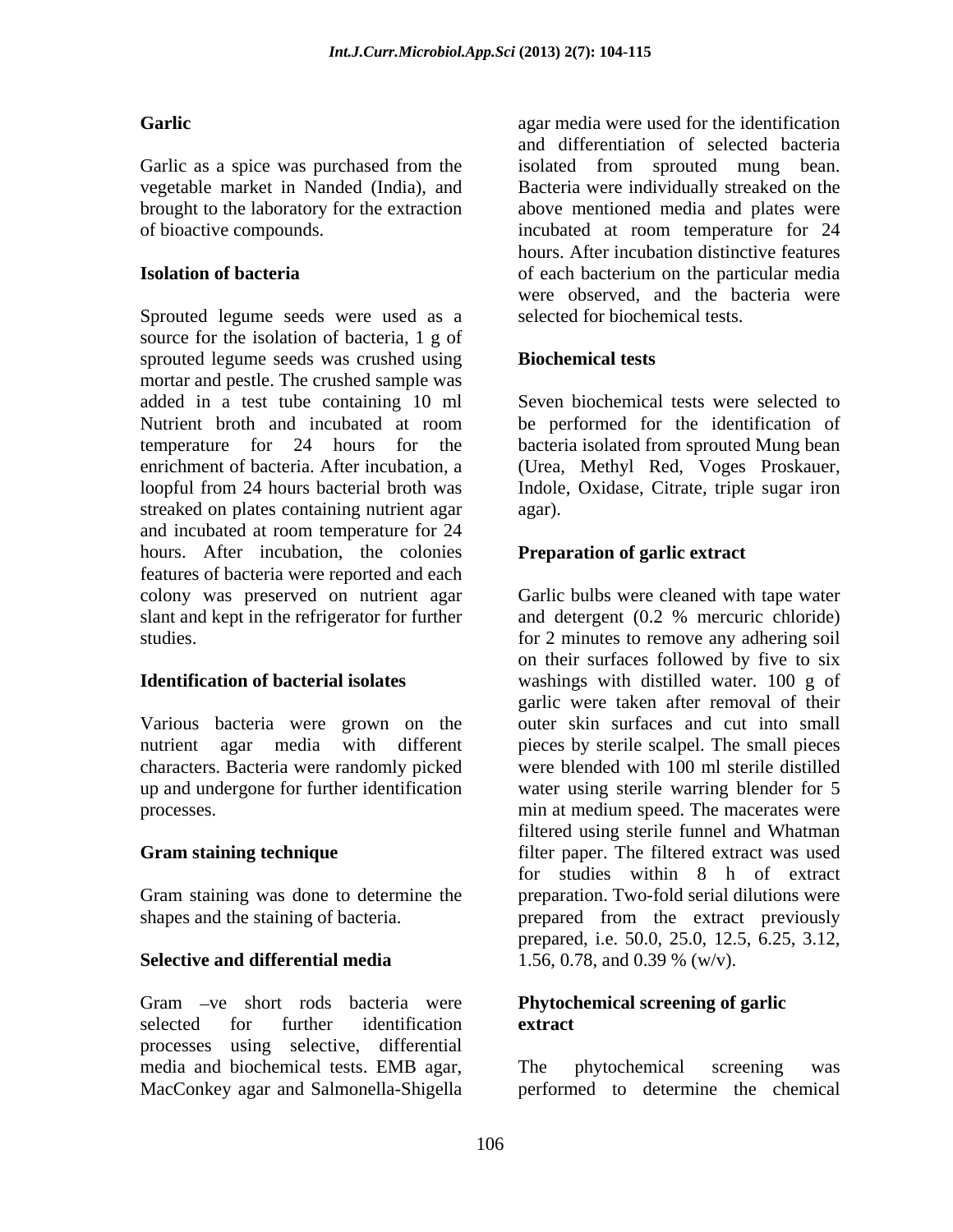groups of garlic aqueous extract such as (flavonoids, phenols, steroids, tannins, terpenoids, glycosides, reducing sugars and carbohydrates) Egwaikhid *et al*., 2007.

yellow precipitate indicates the presence of flavonoids.

### **Phenols**

samples and observed for the formation of green or blue colour which indicates the

red colour produced in the lower

About 2 ml of the aqueous extracts of spicy samples was mixed with 2 ml of distilled water and few drops of ferric chloride solution were added. The presence of green precipitate indicates the presence of tannins. Were checked against the selected

A reddish brown colouration of the incubated at room temperature for 24

interface indicates the terpenoids.

### **Glycosides (Keller- Killani test)**

**Flavonoids** To 2 ml extract, add glacial acetic acid, One ml of 10% lead acetate solution was Reddish brown color appears at junction added to 1ml of aqueous extracts of spicy of the two liquid layers and upper layer samples and observed for the formation of appears bluish green indicates the presence one drop 5% FeCl3 and conc. H2SO4. of glycosides.

### **Reducing sugars**

Two ml of ferric chloride solution were g in 5 ml of water) were added to boiling added to the aqueous extracts of spicy Fehling's solution (A and B) in a test tube. presence of phenols. The presence of reducing sugars. The aqueous extracts of spicy samples (0.5 The solution was observed for the colour reaction. A brick red precipitate denoted

### **Steroids Carbohydrates (Molisch's test)**

Two ml of the extracts were dissolved in 2 The test solution is combined with a small ml of chloroform and 2 ml of concentrated amount of Molisch's reagent  $(\alpha$ sulfuric acid was added. The formation of naphthol dissolved in ethanol) in a test chloroform layer indicates the presence of concentrated sulfuric acid is slowly added steroids. down the sides of the sloping test-tube, **Tannins Tanning Example 1 Propositive Example 1 Propositive Example 1 Propositive Example 1 Propositive Example 1 Propositive Example 1 Propositive Example 1 Propositive Example 1 Proposi** amount of Molisch's reagent  $(\alpha$ tube. After mixing, a small amount of without mixing, to form a bottom layer. A positive reaction is indicated by appearance of a purple ring at the interface between the acid and test layers.

### **Antibacterial effects of extract**

**Terpenoids** well diffusion method. 0.1 ml of 24 hours Tow ml of chloroform were added to 0.5 g spread on the agar plates using glass of the dried aqueous extracts of the spicy spreader, wells were made using cork samples, and 3 ml of concentrated sulfuric borer (6 mm). 100 µl of garlic extract 25% acid were carefully added to form a layer. was added in each well. Plates were The antibacterial effects of garlic extract were checked against the selected bacteria on Muller Hinton agar using agar bacterial broth of each bacterium was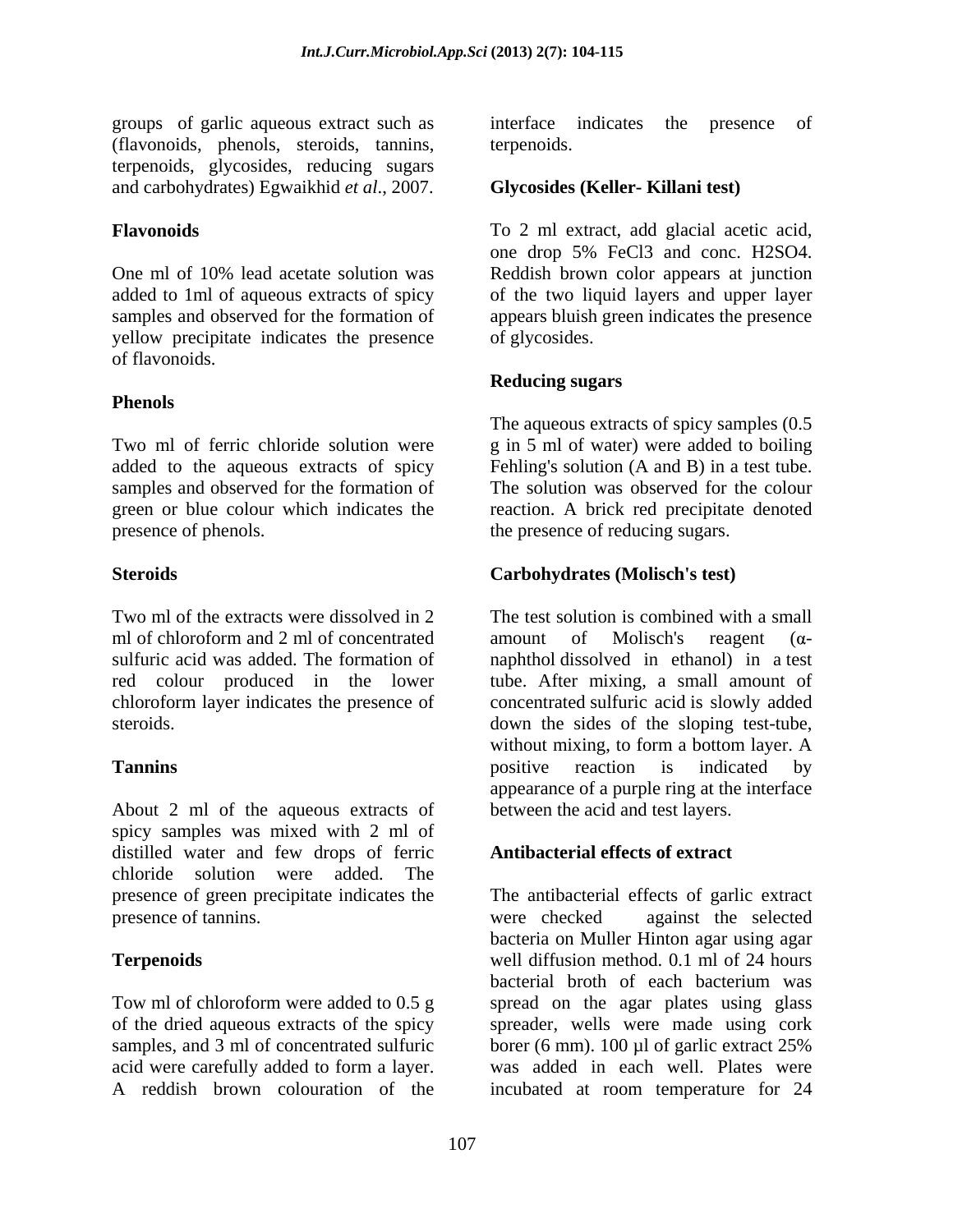hours. After incubation, plates were **Separation and purification of bioactive**  checked for zones of inhibition (mm). compounds

To evaluate the effect of different respectively. Garlic extract was diluted temperatures on the antibacterial activities with sterilized distilled water and loaded of garlic extract, the extract was divided on the TLC plates using capillary tube. into two parts, one was kept in room Plates were run in a chamber containing temperature 30°C and the other kept at the solvent system, after running of plates 4°C for a period of time 1-10 days. Every in the solvent system, plates were taken day the antibacterial activities of each out and allowed to dry at room extract were checked against the three temperature. Plates were kept in another bacterial isolates and the results were chamber containing iodine crystal to

The MIC was assayed by recommended the same solvent system used with TLC poured and solidified onto sterile petri dishes to give sterile MHA plates with on fraction. varying concentration of the extract.

Plates were kept in the refrigerator (4ºC) for 24 hours for better diffusion of the extract into the media. After 24 hours, plates were dried at  $37^{\circ}$ C for 2 hours. One loopful (diameter 3mm) of overnight grown broth culture of each test bacteria (*Salmonella* spp, *Enterobacter* spp and *Escherichia coli*) were diluted to  $10^{-6}$ CFU/ml and spread plated on MHA temperature for 24 hours. After incubation the results were reported.

# **compounds**

**The effect of temperature on the** Bioactive compounds from garlic extract **activities of garlic extract**  were separated by using TLC technique recorded. visualize the bands present on TLC plates. with appropriate solvent system consisting of Chloroform: Methanol: Water (10: 6: 1) Rf value for each band was calculated.

**Determination of Minimum Inhibitory** Purification of bioactive compounds of **Concentration (MIC)** garlic extract was performed by using method by National Committee for technique starting with less-polar solvent Clinical Laboratory Standards 2010. The (chloroform) then the polarity was Muller Hinton Agar (MHA) media increased by using high polar solvent containing various concentration of garlic (methanol and water). Fractions were extract 50%, 25%, 12.5%, 6.25%, 3.12%, collected in test tubes 5ml capacity, Rf 1.56%, 0.78%, and 0.39 % (w/v), were values were calculated and the fractions column chromatography technique with the same solvent system used with TLC values were calculated and the fractions which have same Rf values considered as on fraction.

### **Antibacterial effects of fractions**

-6 sterilized distilled water. 0.1 ml of each media. Plates were incubated at room were incubated at room temperature for 24 Antibacterial effects of each fraction were done using agar well diffusion method on Muller Hinton agar. 0.1 ml of each bacteria was spread on the media, wells were made using cork borer, 100 µg of each fraction was dissolved in 1ml fraction was loaded in the wells, and plates were incubated at room temperature for 24 hours. After incubation the results were observed and recorded.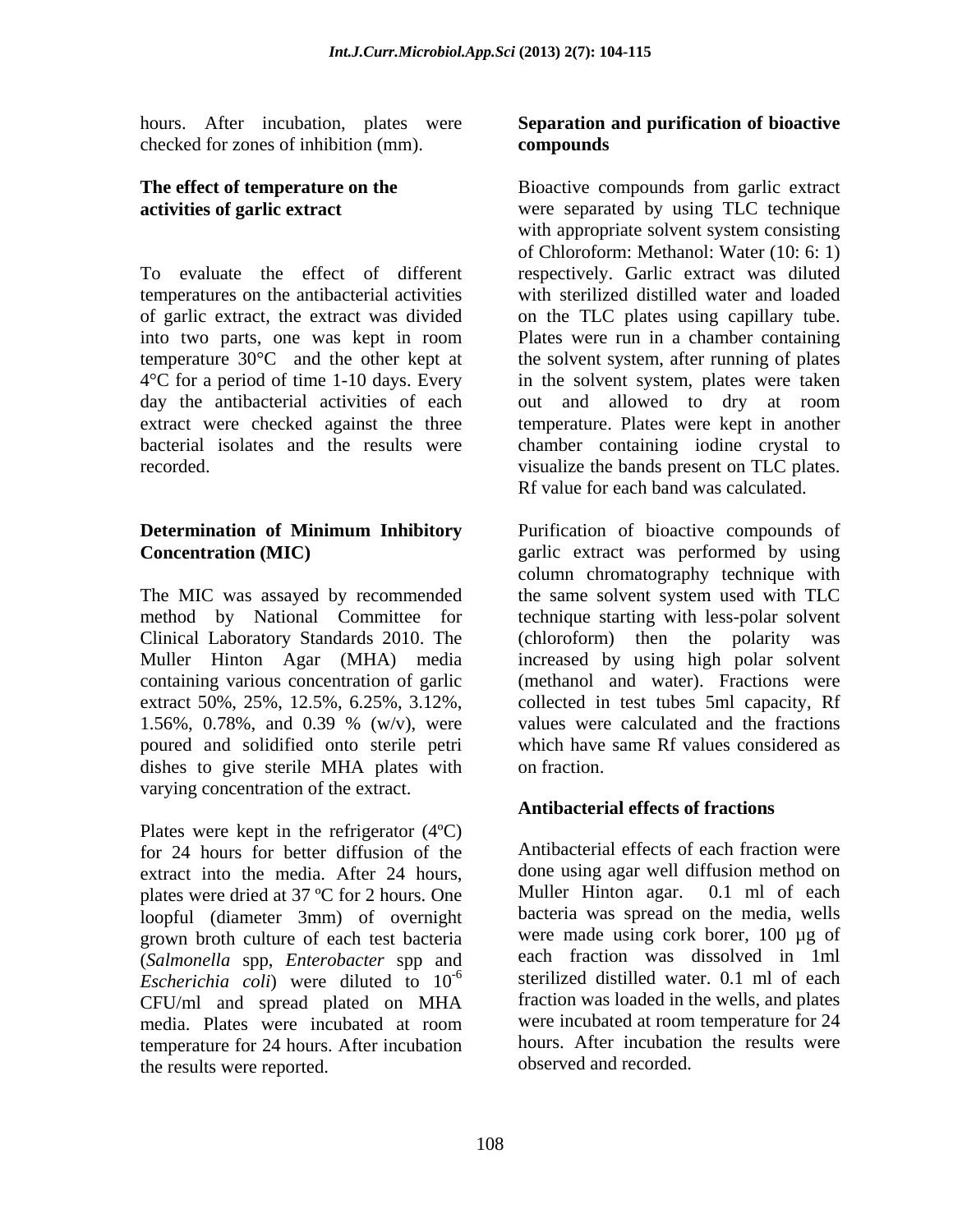#### **Isolation of bacteria**

Different colonies of various bacteria were grown on the nutrient agar media each with different characteristics. Random Garlic extract showed antibacterial effects colonies were picked up for further against the three bacterial isolates which identification. were identified as *Salmonella* spp,

The results of gram staining revealed that three bacterial isolates B2Mn, B6Mn and B7Mn were gram-ve short rods which might be members of Enterobacteriaceae.

#### **Selective and differential media**

Three selective and differential media (macConkey agar, EMB agar and SS agar) were used to differentiate between the Laboratory Standards 2010. MICs of three bacterial isolates B2 Mn isolate gave garlic extract were 6.25 %, 12.5 % and three bacterial isolates. B2 Mn isolate gave garlicextract were 6.25 %, 12.5 % and colourless colonies on MacConkey and 1.56 % against *Salmonella* spp. colourless colonies on MacConkey and EMB agar, while gave colourless colonies<br>with black centre on S-S agar. B6 Mn respectively. with black centre on S-S agar. B6 Mn isolate gave pink colonies on MacConkey agar, purple with dark centre colonies on EMB agar and mucoid pale pink colonies on S-S agar. B7 Mn isolate gave dark colonies with green metallic sheen on EMB agar, pink colonies on MacConkey agar and pink colonies on S-S agar.

Based on the biochemical tests, the bacterial isolates B2 Mn, B6 Mn and B7 Mn were identified as *Salmonella* spp, *Enterobacter* spp and *Escherichia coli*

### **Phytochemical screening**

Phytochemical screening results of garlic extracts showed the presence of

**Result and Discussion Example 3 Example 3 Example 3 Example 3 Example 3 Example 3 Example 3 Example 3 Example 3 Example 3 Example 3 Example 3 Example 3 Example 3 Example 3 Example 3 Examp** flavonoids, steroids, terpenoids, glycosides, reducing sugars and carbohydrates (Table 2).

### **Antibacterial effects of extract**

**Identification of bacterial isolates** with inhibition zones of 23mm, 15mm and Garlic extract showed antibacterial effects *Enterobacter* spp and *Escherichia coli* 24mm respectively (Table 3).

#### **Determination of MIC values**

Table (4) shows the MIC obtained, expressed in term of the garlic extract concentration. The MIC values shown were determined by recommended method by National Committee for Clinical Laboratory Standards 2010. MICs of garlic extract were 6.25 %, 12.5 % and 1.56 % against *Salmonella* spp, *Enterobacter* spp and *Escherichia coli* respectively.

#### **The effect of temperature on the activities of garlic extract**

**Biochemical tests**<br>
extract stored at 4<sup>o</sup>C remained stable and respectively (Table 1). This result proves that the term of the 1-10 days. This result proves that the Table (5) shows the stability of garlic extract on storage at 4°C and room temperature 30°C changes with the storage time. The antibacterial activities of garlic shown the same activities against bacterial isolates even after 10 days of storage, whereas the antibacterial activities of extract stored at room temperature lost its antibacterial activities gradually with the components present in garlic extract is sensitive to the temperature and lose their antibacterial activities with time.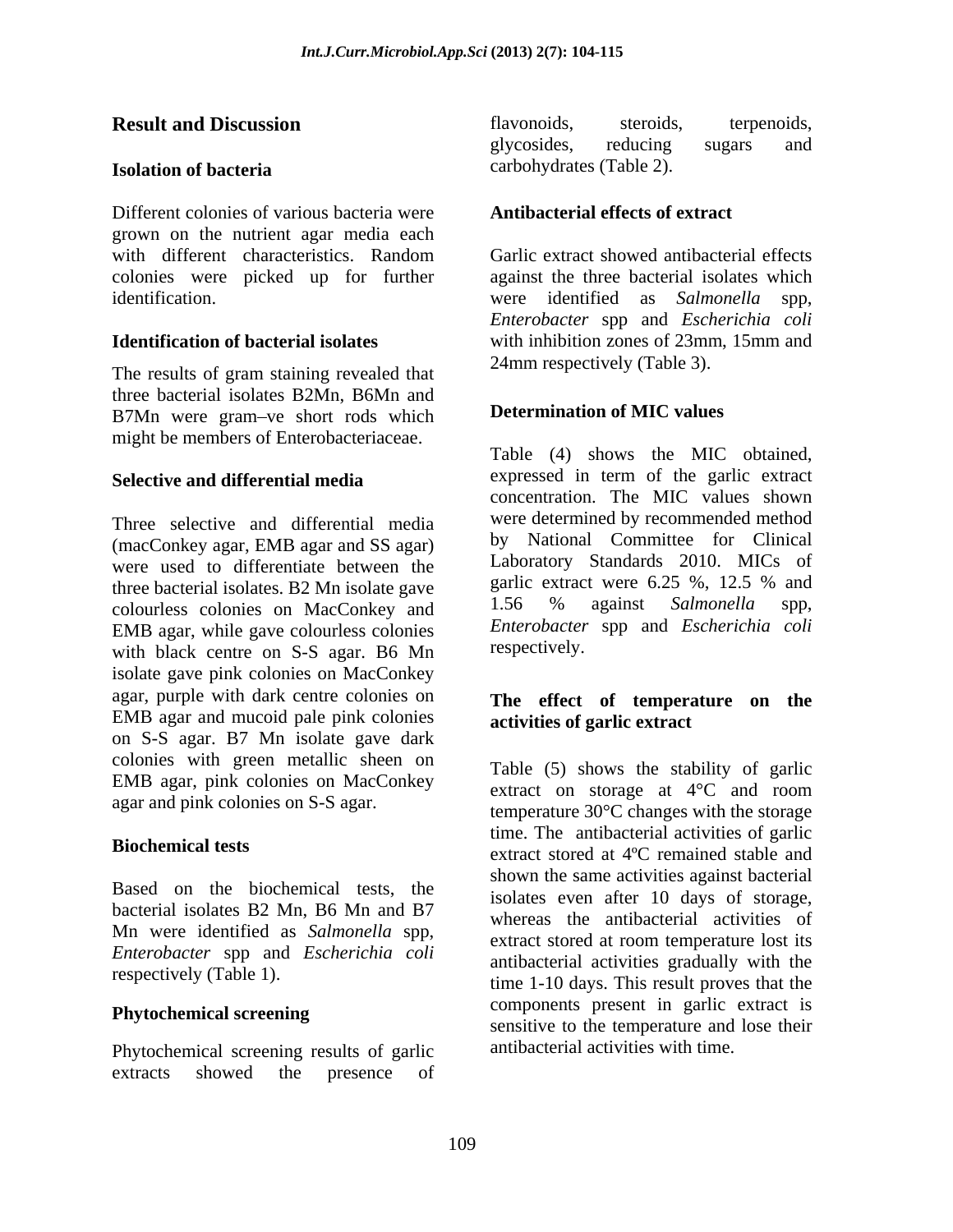|                   |                               |  | <b>Biochemical tests</b> |           |                                       |                   |                  |
|-------------------|-------------------------------|--|--------------------------|-----------|---------------------------------------|-------------------|------------------|
|                   | Bacterial Urea Citrate Indole |  | <b>MR</b>                | <b>VP</b> |                                       | <b>TSI</b> medium |                  |
| isolates          |                               |  |                          |           | <b>Slope</b>                          |                   | Butt   H2S   Gas |
| B <sub>2</sub> Mn |                               |  |                          |           | Red                                   | <b>Yellow</b>     |                  |
| B6 Mn             |                               |  |                          |           | Yellow Yellow                         |                   |                  |
| B7 Mn             |                               |  |                          |           | $\vert$ Yellow $\vert$ Yellow $\vert$ |                   |                  |

**Table.1** biochemical tests for the bacterial isolates.

**Table.2** Phytochemical screening of garlic extract.

|                  |                                   |             |      | Screened phytochemicals |                                       |            |     |      |
|------------------|-----------------------------------|-------------|------|-------------------------|---------------------------------------|------------|-----|------|
| Spice            | TH.<br>$\mathbf{a}$ to<br>- Fiavu | <b>Phen</b> | Ster | Tann                    | <b><i><u>Property</u></i></b><br>Terp | <b>Gly</b> | R.S | Carb |
| $\sim$<br>Garlic |                                   |             |      |                         |                                       |            |     |      |

Flvo (Flavonoids); Phen (Phenols); Ster (Steroids); Tann (Tannins); Gly (Glycosides); R.S ( Reducing sugar); Carb (Carbohydrates).

**Table.3** Antibacterial effects of garlic extract against selected bacterial isolates.

|                       |                   | <b>Bacterial isolates</b>      |       |
|-----------------------|-------------------|--------------------------------|-------|
|                       |                   | <b>Response to the extract</b> |       |
| <b>Garlic Extract</b> |                   | Zone of inhibition mm          |       |
|                       | B <sub>2</sub> Mn | B6 Mn                          | B7 Mn |
|                       |                   |                                |       |
|                       | <u>—</u>          |                                |       |

**Table.4** MIC values of garlic extract against tested bacteria.

|              | <b>Bacterial isolates</b>    |                    |       |  |  |  |  |
|--------------|------------------------------|--------------------|-------|--|--|--|--|
| <b>Spice</b> | <b>MIC</b> values $(\% )$    |                    |       |  |  |  |  |
|              | B <sub>2</sub> Mn            | <b>B6</b> Mn       | B7 Mn |  |  |  |  |
| Garlic       | $\sim$ $\sim$ $\sim$<br>0.25 | $\gamma$ 5<br>14.J | 1.00  |  |  |  |  |

B2 Mn (*Salmonella* spp); B6 Mn (*Enterobacter* spp); B7 Mn (*Escherichia* coli).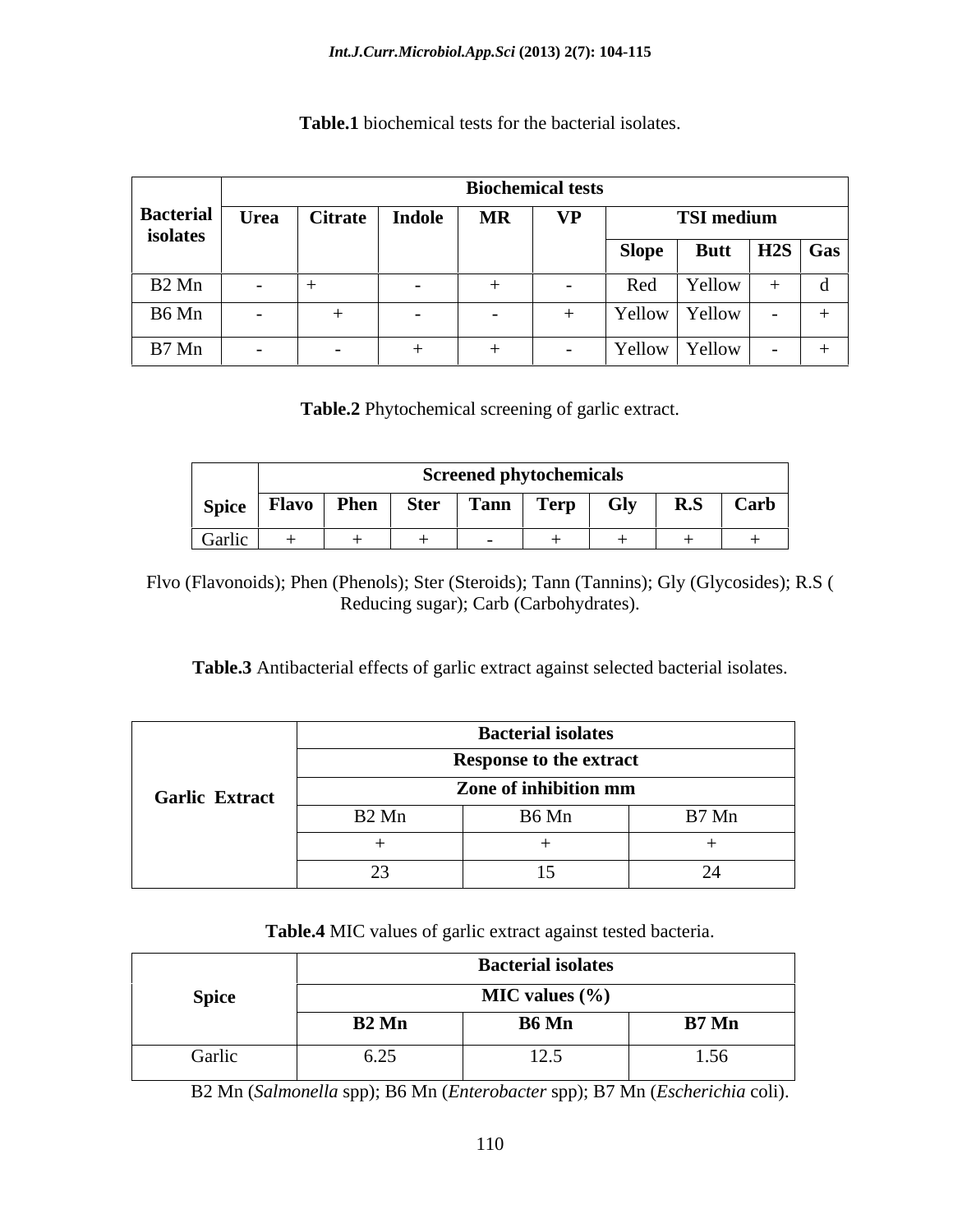|             |                                    |                 | <b>Inhibition zones</b>     |                           |                          |                 |
|-------------|------------------------------------|-----------------|-----------------------------|---------------------------|--------------------------|-----------------|
| <b>Days</b> |                                    | 10 <sup>o</sup> |                             |                           | $28^{\circ}$ C           |                 |
|             | B <sub>2</sub> Mn                  | <b>B6</b> Mn    | B7 Mn                       | <b>B2</b> Mn              |                          | $B6$ Mn $B7$ Mn |
|             | $\sim$                             | 15              |                             | $\cap$<br>$\angle 5$      | 1 <sup>2</sup>           | 24              |
|             | $\sim$<br>ت ک                      | 15              | $\sim$ $\sim$<br>$\sqrt{ }$ | $\sim$                    | $\sim$ $\sim$<br>-15     | 24              |
|             | $\Omega$                           | 15              | –∠—                         | $\Omega$<br>$\sim$        | 12<br>$\perp$            | 20              |
|             | $\Omega$                           | 15              | $\sim$<br>- 44              | $\overline{1}$<br>$\perp$ | $1^{\circ}$<br>$\perp$   | 18              |
|             | $\Omega$<br>ت ک                    | 15              | .<br>- 25                   | $\overline{10}$           | $\overline{\phantom{a}}$ | 10              |
|             | $\Omega$<br>ت ک                    | 15              | - 47                        |                           |                          |                 |
|             | $\Omega$<br>42                     | 13              | 22                          |                           |                          |                 |
|             | $\sim$<br>$\overline{\phantom{a}}$ | 13              | $\Omega$<br>- LL            |                           |                          |                 |
|             | $\cap$<br>$\angle$                 | 13              | $\gamma$<br>$\overline{a}$  |                           |                          |                 |
|             | $\Omega$<br>∠∠                     | 13              | $\Omega$<br>$\angle \angle$ |                           |                          |                 |

**Table.5** The effect of storage temperature on the antibacterial activities of garlic extract.

**Table.6** Antibacterial effects of different fractions of garlic aqueous extract against the selected bacterial isolates.

| <b>Bacterial</b>  | <b>Fractions of aqueous garlic extract</b><br><b>Bacterial response</b> |    |                        |   |  |            |          |  |  |          |
|-------------------|-------------------------------------------------------------------------|----|------------------------|---|--|------------|----------|--|--|----------|
|                   |                                                                         |    |                        |   |  |            |          |  |  | isolates |
|                   | E1<br><b>1</b> T                                                        | mо |                        |   |  | E6<br>T.O. | $\Gamma$ |  |  |          |
| B <sub>2</sub> Mn | $1^{\circ}$<br>$\perp$                                                  |    |                        | ∸ |  |            |          |  |  |          |
| B6 Mn             | 11                                                                      |    | $1^{\circ}$<br>$\perp$ |   |  |            |          |  |  |          |
| B7 Mn             |                                                                         |    | $\overline{1}$         |   |  |            |          |  |  |          |

appearance of seven bands on TLC plates 3, 4, 5, 6 and 7 respectively. Purification of bioactive compounds using column presence of seven fractions from the garlic 14mm, 14mm, 12mm, 14mm and 13mm

### **Antibacterial effects of garlic fractions**

Fractions number 1, 2, 3, 4, 5 and 7 from Sprouted legume seeds are consumed garlic extract gave antibacterial activities<br>against B2 Mn (Salmonella spp.) with

The separation of bioactive compounds inhibition zones of 12mm, 12mm, 11mm, from garlic extract revealed the 12mm, 14mm and 12mm respectively, with different Rf values (0.10, 0.27, 0.43, gave antibacterial activities against B6 Mn 0.59, 0.70, 0.82 and 0.95) for bands 1, 2, (*Enterobacter* spp.) with inhibition zones chromatography technique showed the *Escherichia coli*) with inhibition zones of extract. The contract of the extract extract. while fractions number 1, 2, 3, 5 and 7 of 11mm, 12mm, 12mm, 14mm and 12mm respectively, and against B7 Mn ( 14mm, 14mm, 12mm, 14mm and 13mm any antibacterial activity against any bacterial isolates (Table 6).

against B2 Mn (*Salmonella* spp.) with they are considered the main source ofworldwide due to their nutritional value as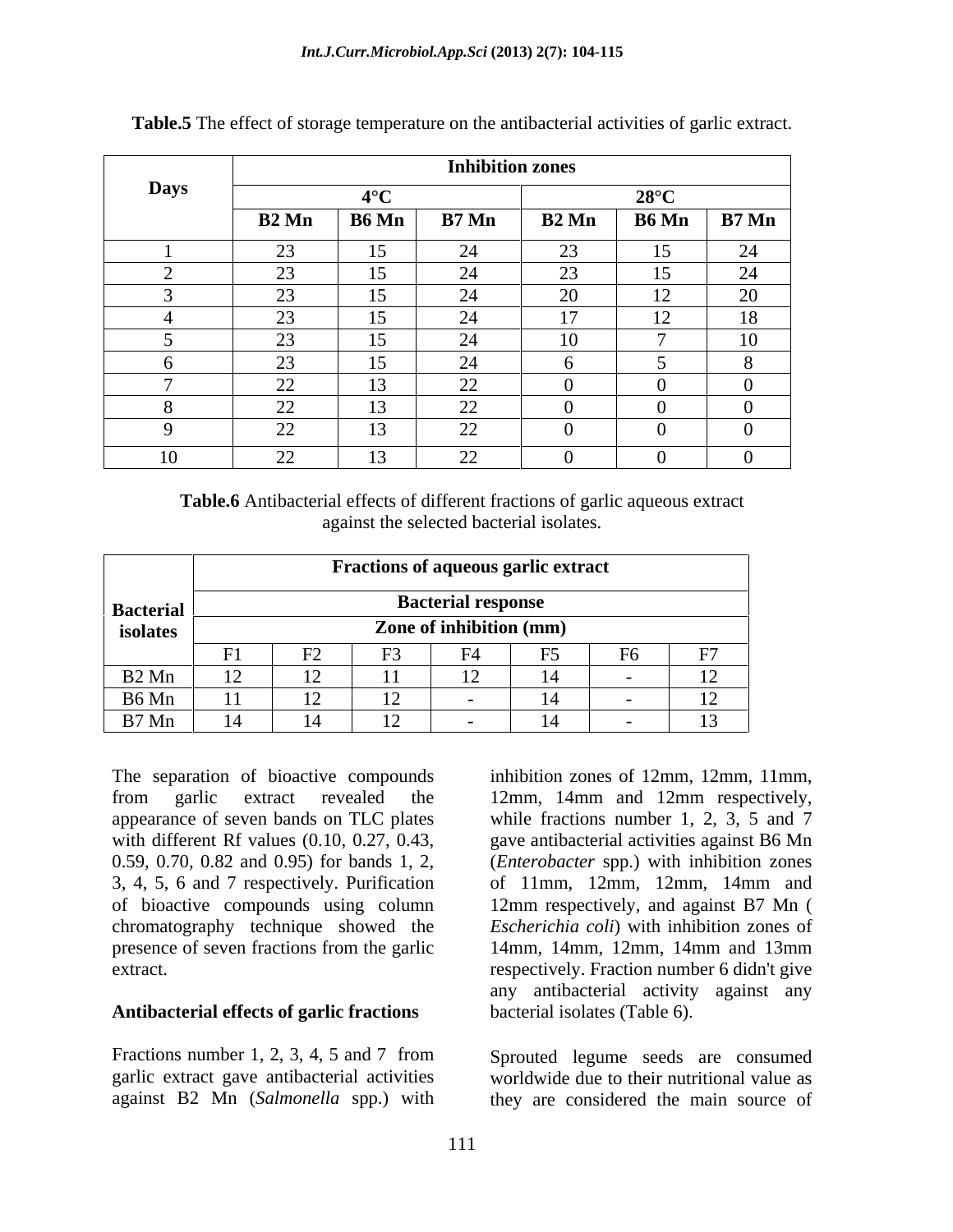vitamins, fiber, and mainly protein instead The microorganisms present in the sprouted legume seeds were reported (Feng, 1997; Taormina *et al.,* 1999; CDCP. 2009; Chris *et al*., 1999). So, it is necessary to make these commodities safe though it is impossible to make it free of poisons or toxins produced by such

food and is used for the treatment of antimicrobial activities against each importance as antioxidant, anticancer,

Garlic is one of the most important spicy activities against various kinds of  $(30^{\circ}C)$  (Belguith *et al.*, 2010). microorganisms either pathogens or food spoilage or food poisoning causatives Previous studies reported that (Allicin) (Alorainy, 2011; Belguith *et al*., 2010; Shobana *et al*., 2009; Fatima *et al*., 2011).

of that obtained from animal and marine sprouted mung after sprouting process sources especially for vegetarian people in either normal flora of the sprouts or some countries like India (Marton *et al.*, contaminants from different sources, that 2010; Shah *et al.*, 2011). Different food means the sprouting process enhance the poisoning outbreaks related to the growth of such microorganisms including consumption of raw or partial cooked those causing food poisoning. Based on microorganisms but the loading of garlic extract differ from microorganism to microorganisms can be reduced and the another even from the same family. So microorganisms are automatically growth or reduce the amount of such reduced. Spices as flavoring agents in food microorganisms by applying garlic extract play important roles in food as with appropriate concentrations during the antimicrobial agents prevent or inhibit the process of sprouting, then the risks due to growth of various microorganisms which the consumption of such sprouts will be might be the causatives of food poisoning reduced. Antibacterial activities of garlic agents of out breaks worldwide. extract were shown against the tested Garlic is used as main spice in different which mean the presence of different kinds of foods as it gives acceptable test of compounds rather than allicin having different diseases due to its medicinal bacterium with different effect of each anti-inflammation (Rahman *et al*., 2012; bacterium but it is not having any effect Othman *et al*., 2011; Queiroz *et al* 2009; against other bacteria. The effect of Londhe *et al.*, 2011; Hosseinzadeh *et al.*, different temperature on the antimicrobial 2011; Seki *et al.*, 2008; Dkhil *et al.*, 2011; activity of garlic extract was determined Prieto *et al.*, 2011; Ban *et al.*, 2009). prove that garlic extract remained stable which has broad spectrum antimicrobial after 6 days of storage at room temperature contaminants from different sources, that means the sprouting process enhance the the results obtained, all bacterial isolates (*Salmonella* spp, *Enterobacter* spp and *Escherichia coli* were inhibited by garlic extract with different inhibition zones of each bacterium, that means the effect of that it can be possible to eliminate the bacteria isolated from sprouted mung bean antimicrobial activities against each fraction. Some fraction affects one different temperature on the antimicrobial activity of garlic extract was determined at 4°C even after 10 days of storage, whereas it loses its antibacterial activities after 6 days of storage at room temperature

The present study shows the effect of 1999; Miron *et al*., 2002). SH containing garlic extract and its fractions against enzymes so far shown to be inhibited by tested microorganisms (*Salmonella* spp, allicin include: succinic dehydrogenase, *Enterobacter* spp and *Escherichia coli*). urease, papain, xanthine oxidase, choline(30°C) (Belguith *et al*., 2010). Previous studies reported that (Allicin) undergoes thiol-disulphide exchange reactions and can react with free thiol groups in proteins (Ankri and Mirelman,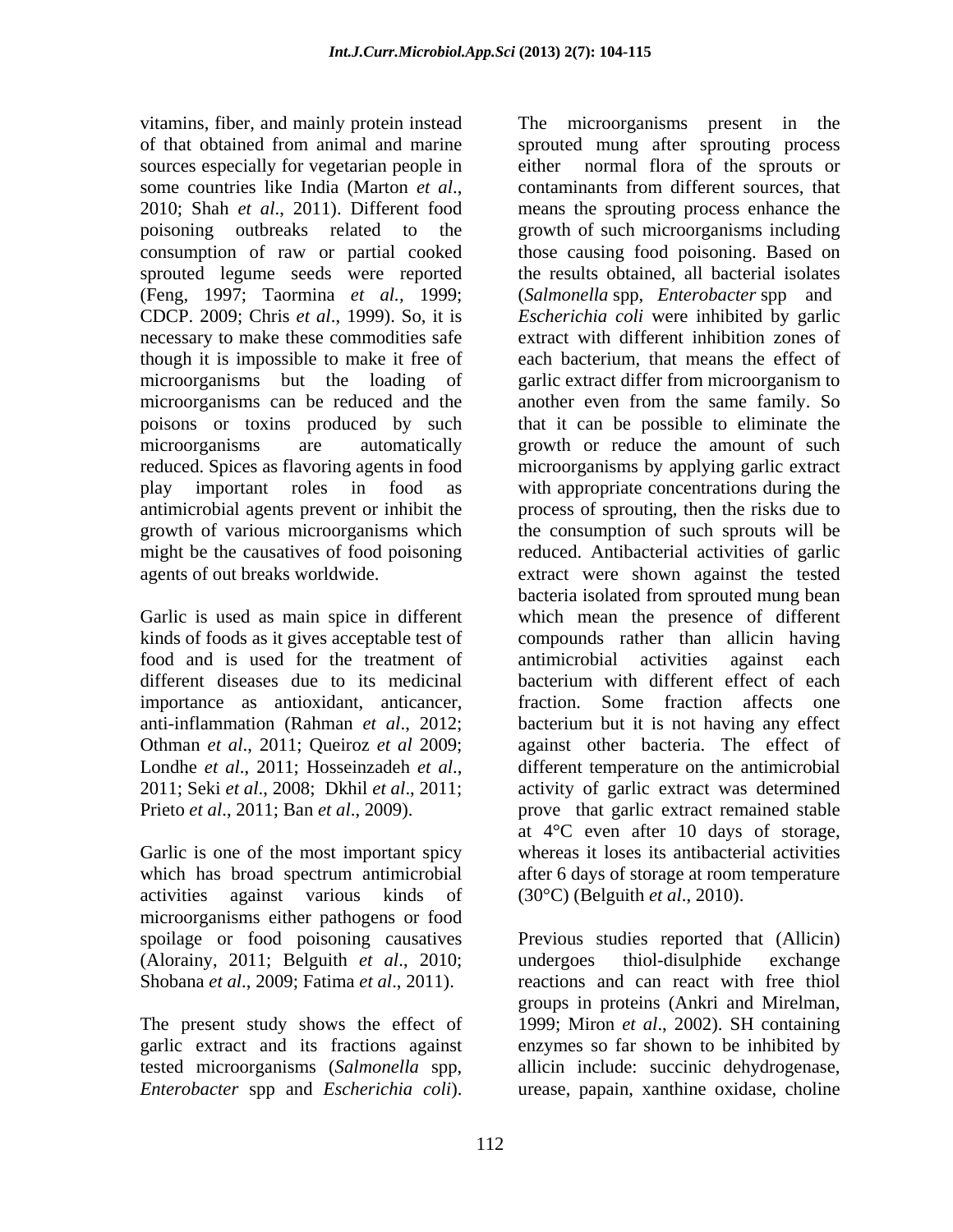oxidase hexokinase, cholinesterase, glyoxylase, triose phosphate successful completing of work. dehydrogenase, alcohol dehydrogenase, and cysteine proteases (Ankri *et al*., 1997; Wills, 1956). Additionnally, Focke *et al*., (1990) provided evidence for specific inhibition of acetyl-CoA synthetase Amagase, H., B. L. Petesch, H. Matsuura, S. (E.C.6.2.1.1) by allicin which occurred by a non-covalent, reversible binding of allicin to the enzyme.<br>
Ankri, S., and Mirelman, D. 1999.

inhibition by allicin this effect could not  $\frac{\text{garit}}{129}$ be competed out by thiol reagents such as dithioterythritol (Focke *et al*., 1990). Allicin's reactivity with enzymes, and its radical-trapping properties and ready membrane permeability, are regarded as the basis of its biological activity (Miron

This study concluded that (i) almost bioactive compounds present in raw garlic bioactive of the vitro and in vivo grown garlic structure of the contract of the contract of the contract of the contract of the contract of the contract of the contract of the con extract have very nice antibacterial effects (Allium sativum)<br>
(6): 3029-3033. against all bacteria isolated from sprouted<br> $R_{\text{a}lri}$  **Let be and Dougles CW** 2005 mung bean, (ii) it is possible to control,<br>mung bean, (ii) it is possible to control,<br>minibitory effect of garlic extract on oral eliminate and inactivate the bacteria associated with sprouted mung bean which  $\overline{51}$ can be grown during the process of Centers for Disease Control and Prevention. sprouting by using raw garlic extract as 2009. Outbreak of Salmonella Serotype antimicrobial agent, (iii) garlic extract is affected by storage temperature as it is remained stable at low storage temperature and the case of the contribution of the contribution of the contribution of the contribution of the contribution of the contribution of the contribution of the contribution of the (4°C) whereas losses its antibacterial activities with the increasing of storage temperature (30°C). This study needs more efforts to determine the actual mechanisms of each compound separately against different types of food poisoning<br>Bulletin, Nov 2002. Available from http: microorganisms. //www.dfst.

### Acknowledgements 14 Nov 2003.

Authors are thankful to Director, School of Life Sciences, and S.R.T.M, University Nanded-431 606 (MS), India, for the cause of the second of the second terms of the second terms of the second terms of the second terms of the second terms of the second terms of the second terms of the second terms of the

providing necessary facilities for

## **References**

- Kasuga and Itakura,Y. 2001. Intake of garlic and its bioactive components. J. Nutr. 131: 955S-962S.
- In contrast to others reports of enzymes Antimicrobial properties of allicin from Ankri, S., and Mirelman, D. 1999. Antimicrobial properties of allicin from garlic. Microbes and Infection. 1: 125 129.
	- Ankri, S., T. Miron, A. Rabinkov, M. Wilechek and Mirelman, D. 1997. Allicin from garlic strongly inhibits cysteine proteinases and cytophathic effects of *Entamoeba histolytica*. Antimicro. Agents Chemother. 41: 2286-2288.
- *et al.,* 2000; Rabinkov *et al*., 1998). Aneela Fatima., Tauqeer Ahmed., Shaistaj Khan., Farah Deeba and Nasreen Zaidi. 2001. Assessment of antibacterial activity of in vitro and in vivo grown garlic (Allium sativum L.). Pakistan. J. Bot. 43 (6): 3029-3033.
	- Bakri, I. <sup>M</sup> and Douglas, C.W. 2005. Inhibitory effect of garlic extract on oral bacteria. Archive.Oral Biol. 50 (7): 645- 51.
	- Centers for Disease Control and Prevention. 2009. Outbreak of *Salmonella* Serotype Saintpaul Infections Associated with Eating Alfalfa Sprouts — United States, 2009. Morbidity and Mortality Weekly Report. 58: 1-4.
	- Commonwealth Scientific and Industrial Research Organization (CSIRO) and Australian Food Industry Science Center (AFISC). 2000. Sprouts and foodborne disease. Food Safety and Hygiene Bulletin, Nov 2002. Available from http: /[/www.dfst](http://www.dfst). csiro.au/fshbull/fshbull23.htm. Accessed
	- 14 Nov 2003. Center for Infectious Disease Research and Policy (CIDRAP). 2002. FDA cites mung beans sprouts in renewing warning against eating raw sprouts. Available from: http: //www. cidrap.umn.edu / cidrap / content /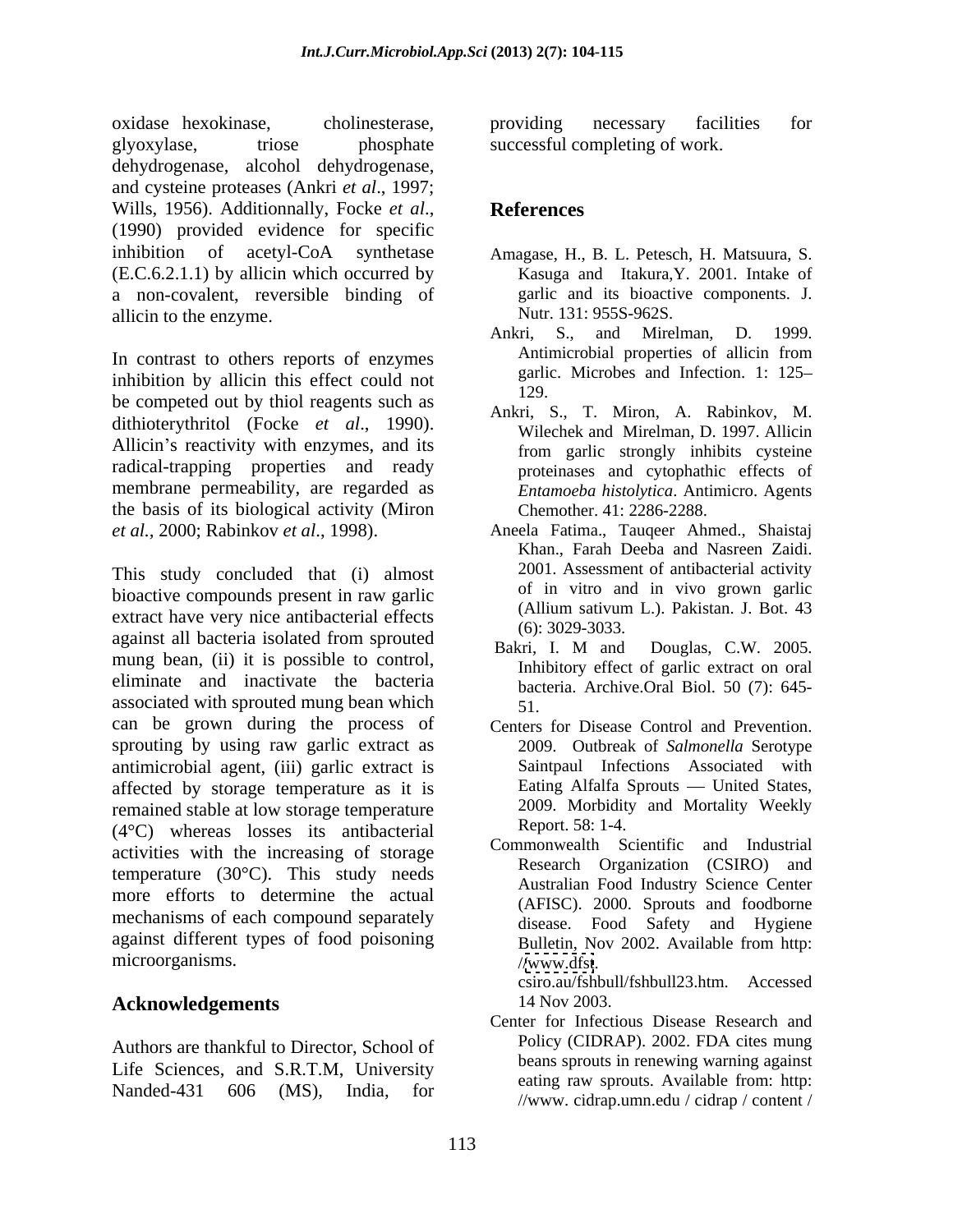beansprout.html. Accessed 13 Nov 2003.

- and David Fleming. 1999. Multinational
- Curtis, H., U. Noll, J. Störmann and
- Del Rosario, O.M., 2003. Philippines : a Processing and Utilization of Legumes.
- Feng, P., 1997. A Summary of Background Associated With the Consumption of
- Food and Nutrition Research Institute (FNRI). compounds derived from (Allium 1997. The Philippine Food Composition Technology, Bicutan, Taguig, Metro
- Focke, M.,, A. Feld and Lichtenthaler, K. 1990. Allicin, a naturally occurring
- Harris, L. J., L.R. Beuchat, M.E. Parish, T.V. evaluation of preventive control measures 1463: 20–30.

fs / food-diseases / news / (IFT)/Food and Drug Administration (FDA).

- Chris, A.. Van Beneden., William E. Keene., Belguith, H., F. Kthiri., A. Chati., A. Abu Robert A. Strang., Denise H. Werker., Sofah., J. Ben Hamida and A. Landoulsi. Arlene S. King., Barbara Mahon., Katrina 2010. Study of the effect of aqueous garlic Hedberg., Alison Bell., Michael T. Kelly., extract (*Allium sativum*) on some Vijay K. Balan., William R. Mac Kenzie Salmonella serovars isolates. Emir. J. *Salmonella serovars* isolates. Emir. J. Food.Agricul. 22 (3): 189-206.
	- Outbreak of *Salmonella enterica* Serotype Hossein Hosseinzadeh, Javad Behravan, Newport Infections. J. American. Mohammad Ramezani, Samaneh Sarafraz Med.Asso. 281: 158-162. and Elahe Taghiabadi. 2011. Study of Slusarenko, A.J. 2004. Broad-spectrum aqueous extracts of Allium sativum L activity of the volatile phytoanticipin (Garlic) cloves using potatodisc bioassay. allicin in extacts of garlic (*Allium sativum*  antitumor effect of methanolic and Pharmacol. 1: 881-888
	- L.) against plant pathogenic bacteria, Jung Ok Ban, Ju Hoon Oh, Tae Myoung Kim, fungi and Oomycetes. Physiol. Mol.Plant Dae Joong Kim, Heon-Sang Jeong,Sang Pathol. 65: 79-89. Bae Han and Jin Tae Hong. 2009. Anticountry paper on processing and thiacremonone, a novel sulfur-compound utilization of legumes. Ch. 12 in isolated from garlic via inhibition of NF inflammatory and arthritic effects of  $\kappa$ B. Arthritis. Res. Therapy. 11 (5): 1-13.
	- Asian Productivity Organization, Japan. Koch, H. P., and Lawson, L.D. 1996.<br>g, P., 1997. A Summary of Background Toxicity, side effects, and the unwanted Information and Foodborne Illness effects of garlic. In: H. P. Koch and L. D. Koch, H. P., and Lawson, L.D. 1996. Toxicity, side effects, and the unwanted Lawson (Ed.). pp. 221–228.
	- Sprouts. Center for Food Safety and Lawson, L. D., and Wang, Z. L. 1993. Applied Nutrition. Washington. The Presential Prehepatic factor of the organosulfur Lawson, L. D., and Wang, Z. L. 1993. Prehepatic fate of the organosulfur compounds derived from (*Allium sativum*). Planta Medica. 59 (5): 688-689.
	- Tables. FNRI, Department of Science and Londhe V.P., A.T. Gavasane, S.S. Nipate, Manila, Philippines. 2011. Role of garlic (*Allium sativum*) in D.D. Bandawane and Chaudhari P.D. various diseases: an overview. J. Pharma. Res. Opinion.  $1(4)$ :  $129 - 134$ .
	- antibiotic from garlic, specifically inhibits Marton, M., Zs. Mandoki., Zs. Csapo-Kiss and acetyl-CoA synthetase. Federation of Csapo, J. 2010. The role of sprouts in European. Biochem.Soci.Lett. 261 (1):106-108. Sapientiae, Alimentaria. 3: 81-117. human nutrition. A review. Acta Univ.
	- Suslow, E.H. Garrett and Busta, F.F. Wilchek and Weiner.L. 2000. The mode 2001. Outbreaks associated with fresh of action of allicin: its ready permeability produce: incidence, growth, and survival through phospholipid membranes may of pathogens in fresh and fresh-cut contribute to its biological activity. produce. Chap. 3, In Analysis and Biochimica Biophysica Acta (BBA). Miron, T., A. Rabinikov, D. Mirelman, M. 1463: 20–30.
	- for the control and reduction/ elimination Miron, T., G. Feigenbalt, L. Weiner, D. of microbial hazards on fresh and fresh- Mirelman, M. Wilchek and Rabinikov, A. cut produce. Comprehensive reviews in 2002. A spectro photometric assay for food science and food safety. USA: allicin, allin and alliinase (alliin-lyase) Institute of Food Technologists with a chromogenic thiol: reaction of 4-